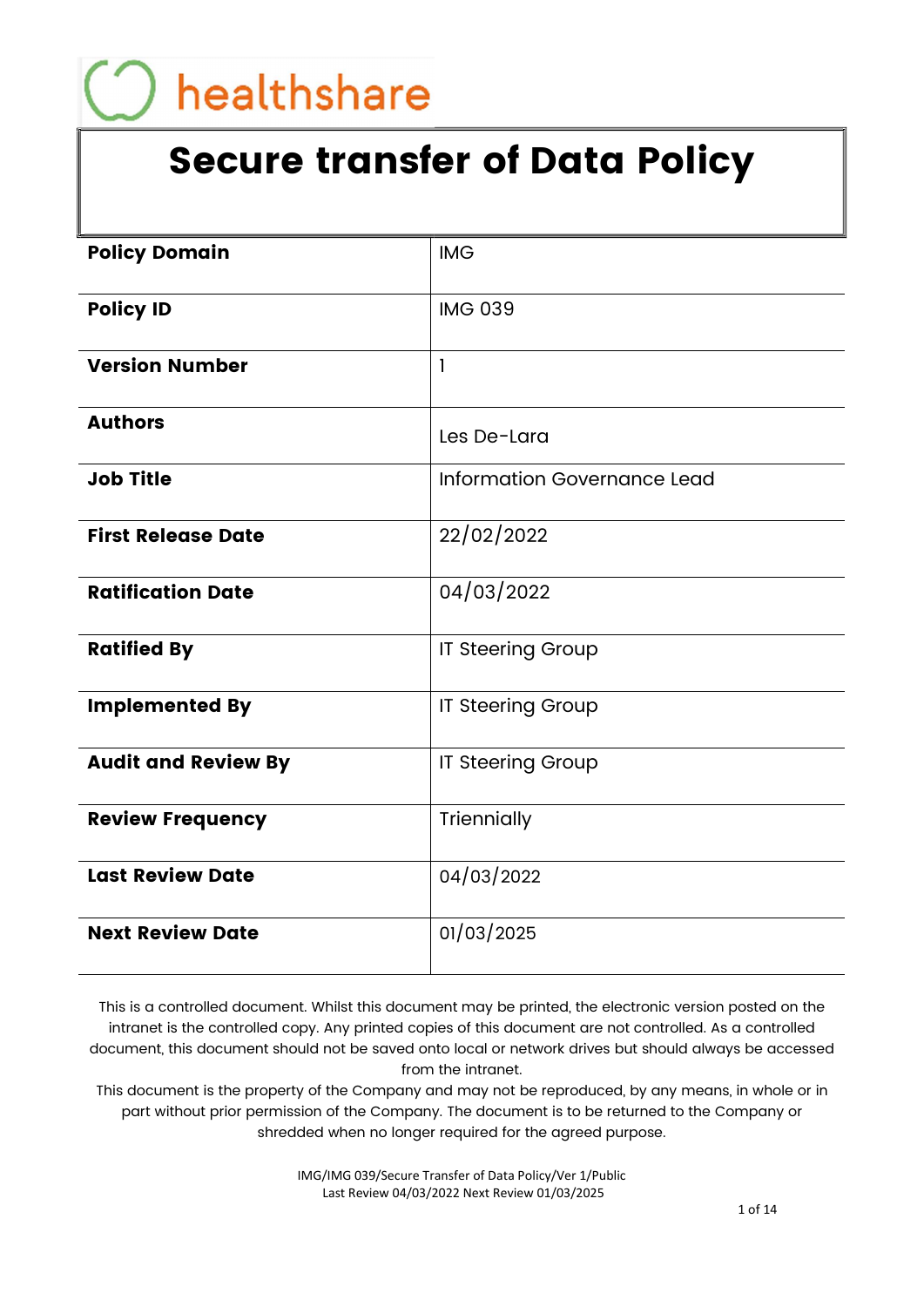#### **Table of Contents**  $\mathbf{1}$  $\overline{2}$  $\overline{\mathbf{3}}$  $\overline{\mathbf{4}}$  $\overline{7}$  $\mathbf{q}$ TRANSFERS OF DATA BY THE NHS SECURE ELECTRONIC FILE TRANSFER (SEFT) SERVICE ....................11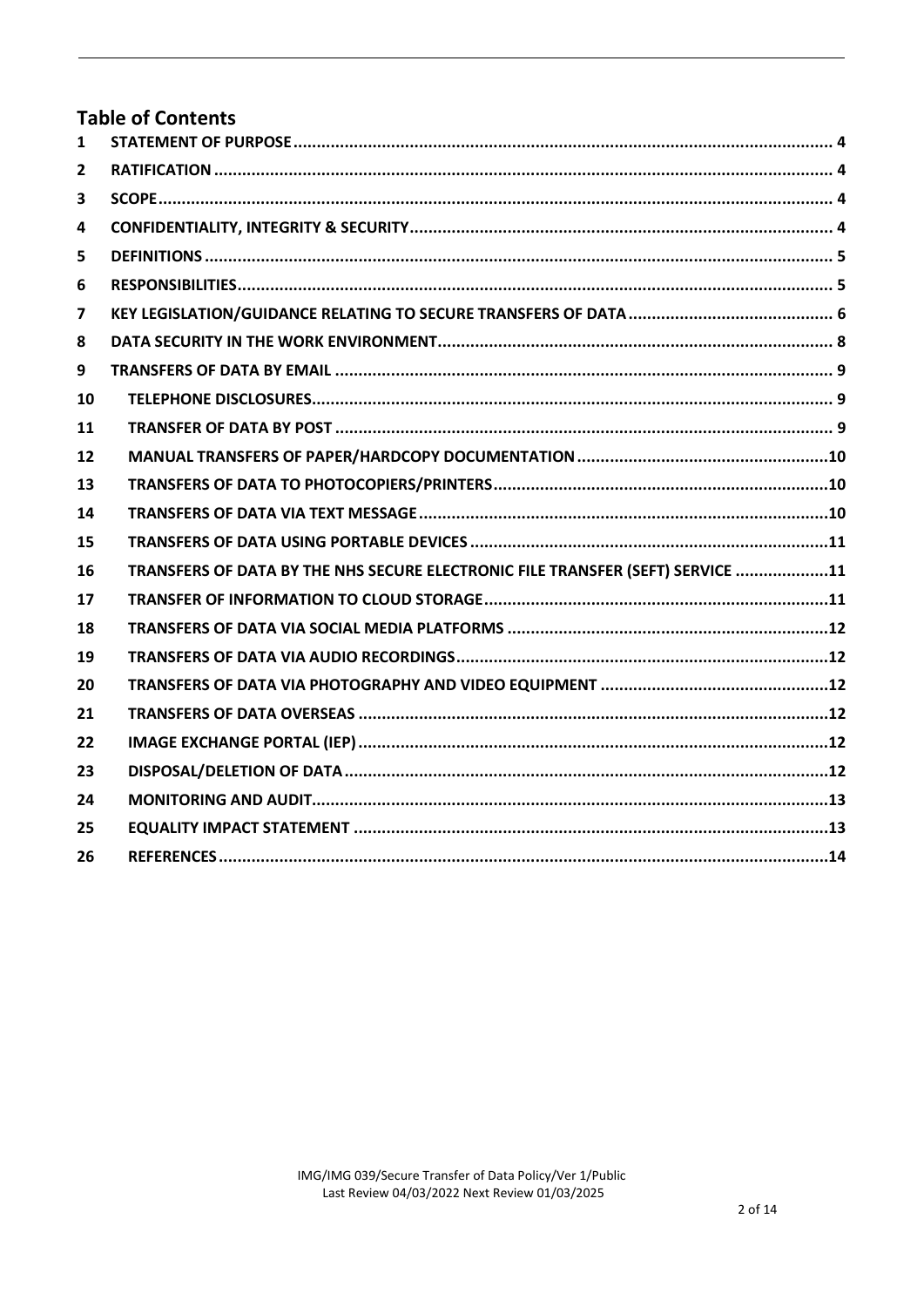#### REVISION SUMMARY

| Version  | Comments                                         | Author  | Date       |
|----------|--------------------------------------------------|---------|------------|
| $\vee$ 1 | Implementation of new policy for<br>Healthshare. | IG Lead | 22/02/2022 |
|          |                                                  |         |            |
|          |                                                  |         |            |
|          |                                                  |         |            |
|          |                                                  |         |            |
|          |                                                  |         |            |
|          |                                                  |         |            |
|          |                                                  |         |            |
|          |                                                  |         |            |
|          |                                                  |         |            |
|          |                                                  |         |            |
|          |                                                  |         |            |
|          |                                                  |         |            |
|          |                                                  |         |            |
|          |                                                  |         |            |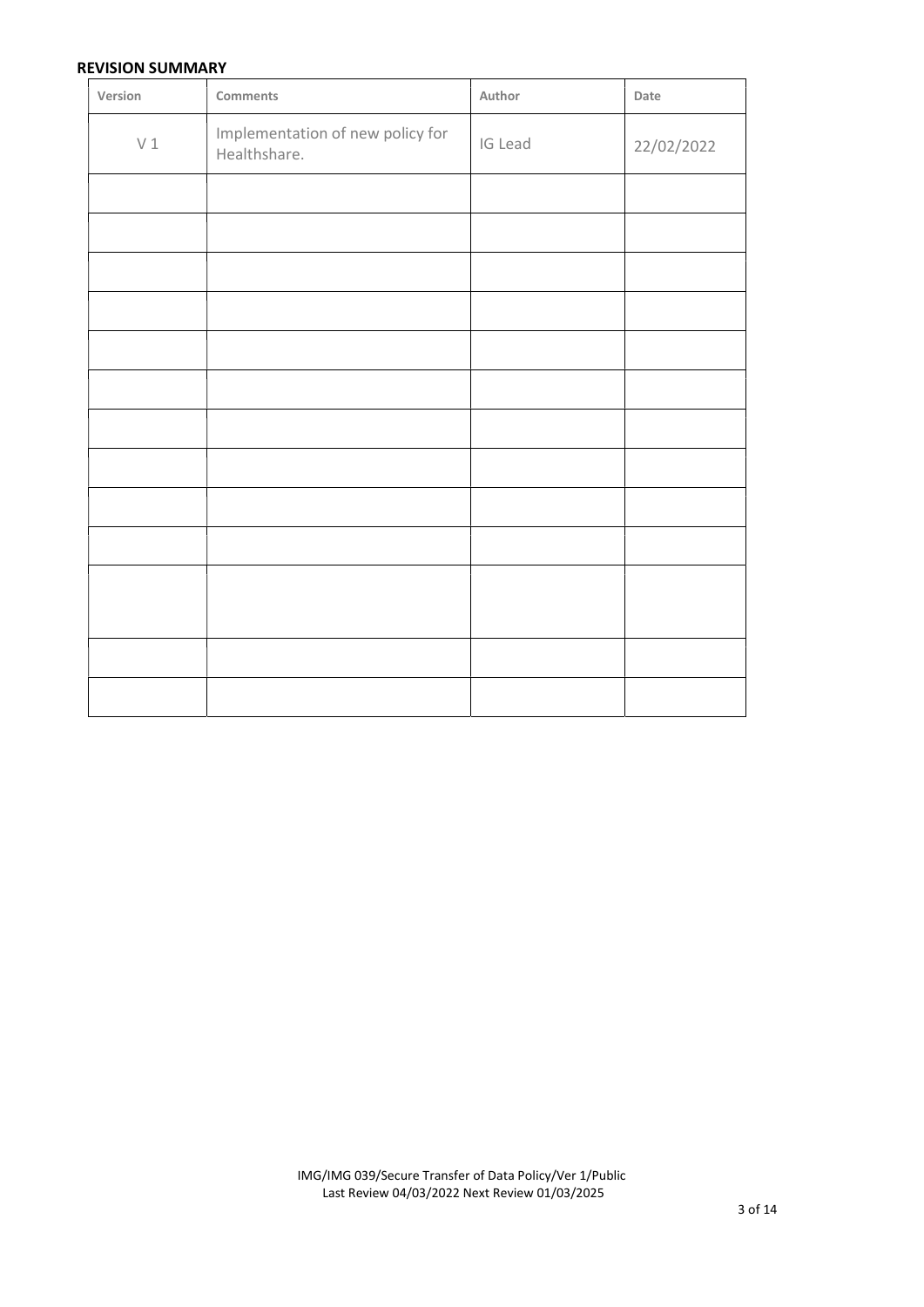# 1 STATEMENT OF PURPOSE

The purpose of this document is to provide guidance to all Healthshare staff on the secure transfers of data/ information, specifically where this is personal data and/or business sensitive data.

When transferring data/information staff need to take into account the nature of the information to be transferred and ensure that it has the necessary protection to ensure its security. This is especially important when information contains personal, confidential or special category data. This procedure sets out different types of transfer and security requirements. However, please seek the advice from the Data Protection Officer /Information Governance (IG) Team if a transfer method is not included here to assess the most secure option for your transfer of data.

# 2 RATIFICATION

To ensure compliance with GDPR routine transfers of personal data and business sensitive data must be logged on Healthshare's Data Flow Mapping Register. This then enables Healthshare to provide transparency and demonstrate integrity regarding the data flows it processes and how these are transferred securely to ensure that patients and staff trust us to process their data.

# 3 SCOPE

This procedure applies to those members of staff who are directly employed by Healthshare and any other 3<sup>rd</sup> Party contractor, Agency/Bank staff.

When information is being transferred from one Healthshare location to another staff must ensure that this is transported securely particularly when this is personal data and/or business sensitive data. This procedure sets out a framework to inform staff who are responsible for transporting routine flows of personal data, special category data, personal staff information, business sensitive and/or commercial in confidence information and any other similar exchanges must adhere to.

All Healthshare staff must maintain the confidentiality of personal data when processing this including the transportation of this.

# 4 CONFIDENTIALITY, INTEGRITY & SECURITY

Data Security can be broken down into three areas: Confidentiality, Integrity and Availability and these are fundamental when transferring/accessing data.

- **4.1 Confidentiality** is about privacy and ensuring information is kept confidential and only available to those with a proven need to see it. This data must not be disclosed to others unless a legal statute or patient/public interest applies. It would be unacceptable for a perfect stranger to be able to access personal data from a laptop simply by lifting the lid and switching it on. That's why a laptop should be password-protected and the data on it encrypted when switched off and also when this information is transferred it must be done so following secure transfer processes.
- **4.2** Integrity is about information stored in, for example, a database being consistent and unmodified. Systems must be designed so that the input and management of information is not prone to human error and that the flow of information does not result in loss or alteration. Secure transfer processes such as encryption must be followed when transferring information to ensure this remains secure.
- 4.3 Availability is about information being there when needed. System design must include appropriate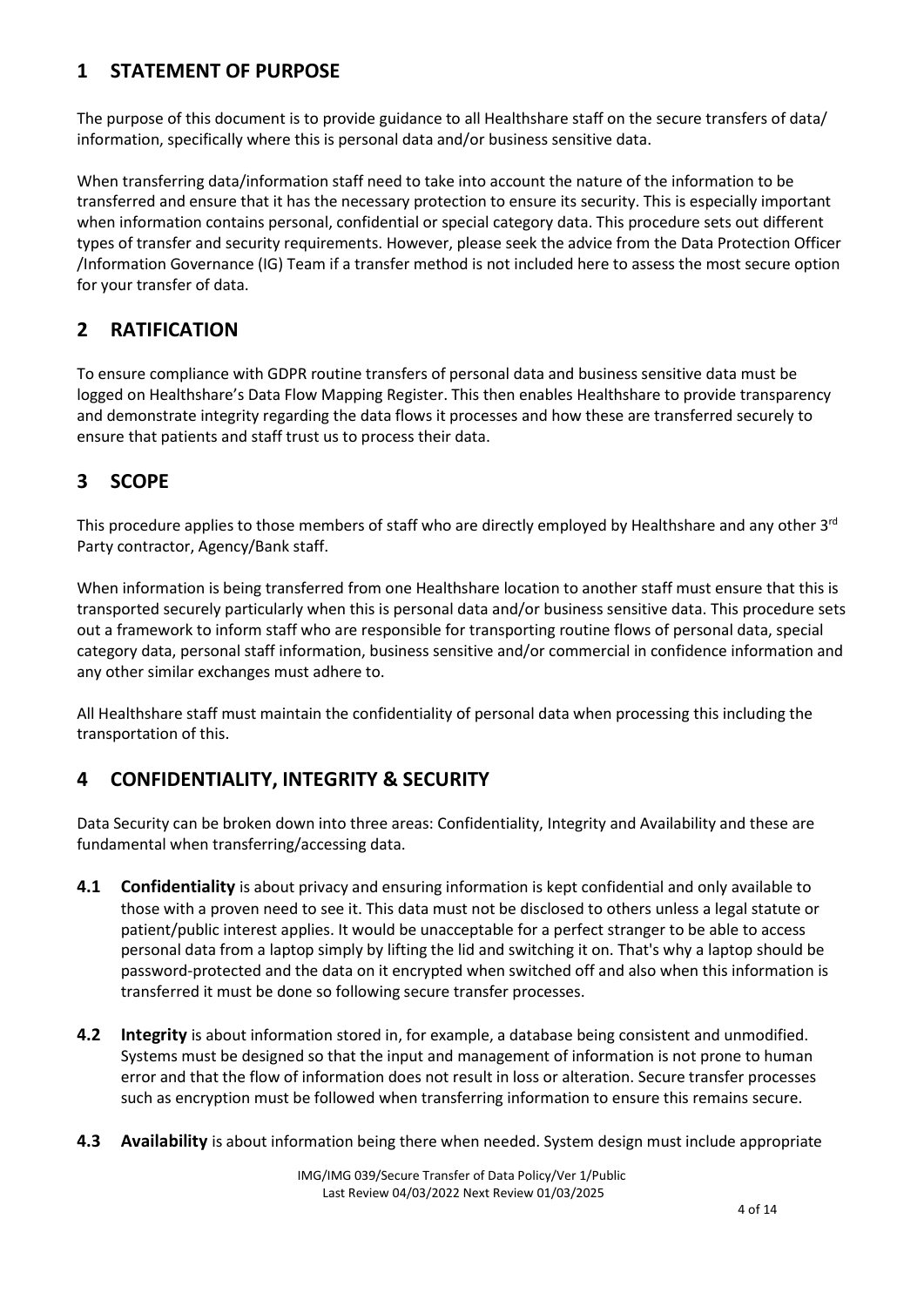access controls and checks so that the information in the system has consistency and accuracy, can be trusted as correct and can be relied on when providing health or care.

# 5 DEFINITIONS

- **5.1 Personal Data** This contains details that identify individuals even from one data item or a combination of data items. The following are demographic data items that are considered identifiable such as name, address, NHS Number, full postcode, date of birth. Under GDPR, this now includes location data and online identifiers.
- 5.2 Special Category Data This is personal data consisting of information regarding: race, ethnic origin, political opinions, health, religious beliefs, trade union membership, sexual life and previous criminal convictions. Under GDPR, this now includes biometric data and genetic data.

For more information about special category data please refer to the ICO guide at: https://ico.org.uk/for-organisations/guide-to-the-general-data-protection-regulation-gdpr/lawful-basisfor-processing/special-category-data/.

- **5.3** Business Sensitive Information This is information that if disclosed could harm or damage the reputation or image of an organisation.
- 5.4 Personal Confidential Data This term came from the Caldicott review undertaken in 2013 and describes personal information about identified or identifiable individuals, which should be kept private or secret. It includes personal data and special category data but it is adapted to include dead as well as living people and 'confidential' includes both information 'given in confidence' and 'that which is owed a duty of confidence'.
- 5.5 Processing This means any operation or set of operations which is performed on personal data or on sets of personal data, whether or not by automated means, such as collection, recording, organisation, structuring, storage, adaptation or alteration, retrieval, consultation, use, disclosure by transmission, dissemination or otherwise making available, alignment or combination, restriction, erasure or destruction.

### 6 RESPONSIBILITIES

- **6.1** Chief Operations Officer has overall responsibility for the implementations of the provisions of this procedure. As the Accountable Officer, they are responsible for the management of the organisation and for ensuring that the appropriate mechanisms are in place to support service delivery and continuity.
- 6.2 Caldicott Guardian has responsibility for ensuring secure transfers of data procedures are in place throughout the organisation, particularly where the data concerns patients. The Information Governance (IG) Lead along with the Data Protection Officer (DPO) will monitor and investigate any secure transfers of data breaches and seek guidance from the Caldicott Guardian when a breach concerns patient data.
- 6.3 Senior Risk Information Officer (SIRO) with support of the Information Asset Owners, Executive Directors and Operation Directors has responsibility for ensuring that all staff are aware of the secure transfer of data/information procedures and the importance of understanding the key information assets within their departments and the type of data flowing in and out.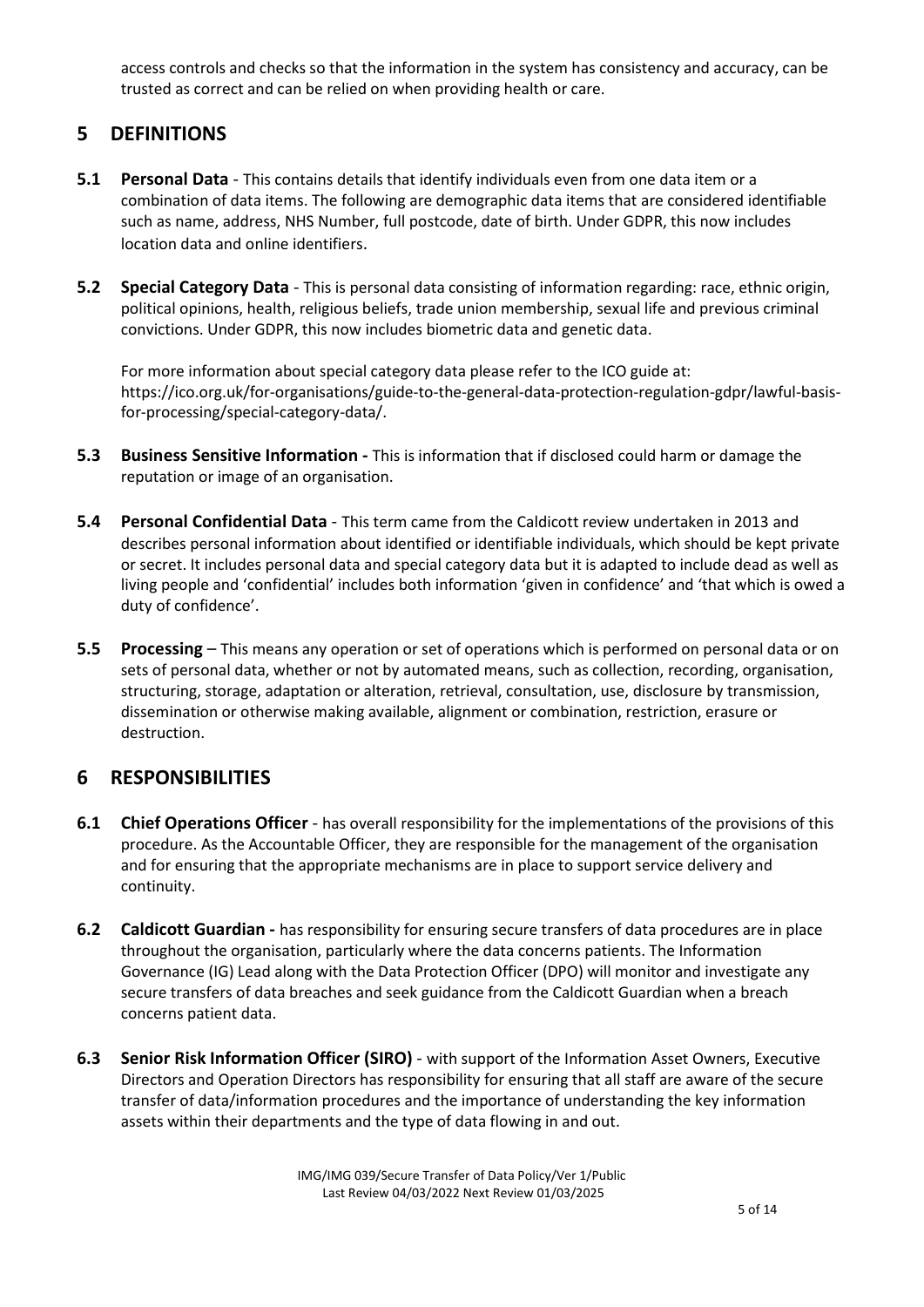- 6.4 Data Protection Officer (DPO) is the person that has been assigned the responsibilities set out in the GDPR, such as monitoring and assuring Healthshare compliance with Data Protection legislation, therefore will ensure that staff are provided with advice and guidance, via this procedure and other associated IG policies on how to ensure data is transferred securely, adhering to the GDPR Principal f – the security principle.
- 6.5 All Staff have a responsibility for ensuring the information is handled, used, stored and shared confidentially and appropriately. If in doubt individuals should seek guidance from their line manager in the first instance, the IG Lead or the DPO.

# 7 KEY LEGISLATION/GUIDANCE RELATING TO SECURE TRANSFERS OF DATA

- 7.1 A number of acts and guidance dictate the need for secure transfer arrangements to be set in place; they include (but are not restricted to):
	- General Data Protection Regulation (GDPR) 2016
	- Data Protection Act (2018)
	- National Data Guardian Data Security Standards

Article 5 of GDPR sets out seven key principles, these principles, in particular Art 5(f), along with the 10 Data Security Standards (detailed below) are integral to the safe and secure transfer of information.

#### 7.2 General Data Protection Regulation 2016 (GDPR)/the Data Protection Act May 2018

The GDPR and the Data Protection Act 2018 (DPA) are the data protection legislations that sit side by side and provide a legal framework protecting individual's personal data. Any organisation that processes personal data must ensure they comply with the legislation to avoid investigation by the Information Commissioner's Office (ICO).

The aim of the GDPR is to protect the fundamental rights and freedoms of natural persons with regard to the processing of personal data and the rules enabling the free movement of Personal Data.

#### GDPR Principles

All staff must adhere to the principles of the GDPR when processing personal and/or special category data and demonstrate compliance with these.

Article 5 of GDPR sets out seven key principles which lie at the heart of this data protection regime. Principle (f) is also referred to as the 'security' principle and includes ensuring the secure transfer of information.

Article 5 of the GDPR states that personal data must be:

- Processed lawfully, fairly and in a transparent manner in relation to individuals ('lawfulness, fairness and transparency');
- Collected for specified, explicit and legitimate purposes and not further processed in a manner that is incompatible with those purposes; further processing for archiving purposes in the public interest, scientific or historical research purposes or statistical purposes shall not be considered to be incompatible with the initial purposes ('purpose limitation');
- Adequate, relevant and limited to what is necessary in relation to the purposes for which they are processed ('data minimisation');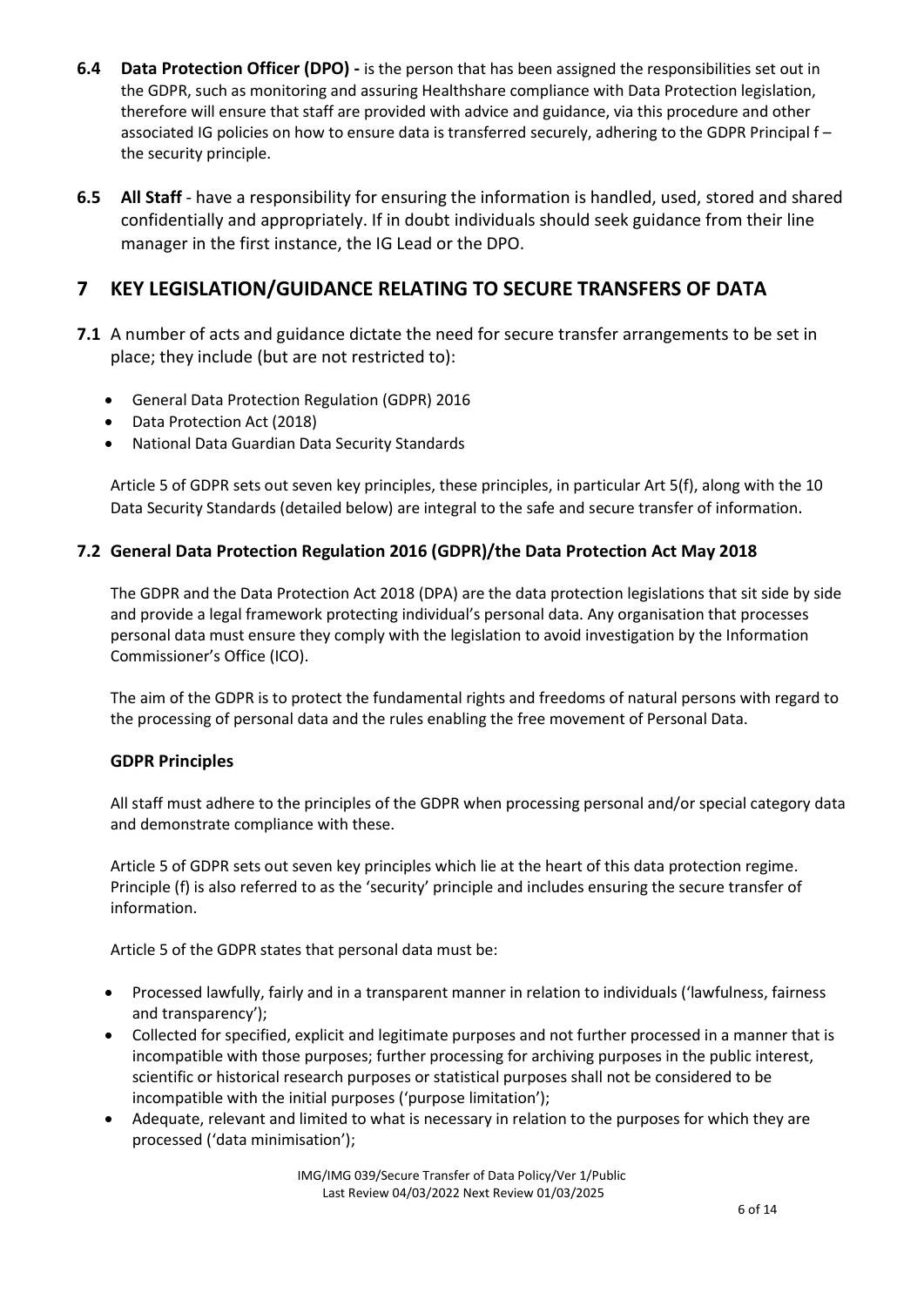- Accurate and, where necessary, kept up to date; every reasonable step must be taken to ensure that personal data that are inaccurate, having regard to the purposes for which they are processed, are erased or rectified without delay ('accuracy');
- Kept in a form which permits identification of data subjects for no longer than is necessary for the purposes for which the personal data are processed; personal data may be stored for longer periods insofar as the personal data will be processed solely for archiving purposes in the public interest, scientific or historical research purposes or statistical purposes subject to implementation of the appropriate technical and organisational measures required by the GDPR in order to safeguard the rights and freedoms of individuals ('storage limitation');
- Processed in a manner that ensures appropriate security of the personal data, including protection against unauthorised or unlawful processing and against accidental loss, destruction or damage, using appropriate technical or organisational measures ('integrity and confidentiality')."
- The seventh principle relates to "accountability" which makes Healthshare responsible for complying with the GDPR and says that Healthshare must be able to demonstrate compliance.

#### 7.3 National Data Guardian Data Security Standards

The National Data Guardian (NDG) Data Security Standards have been developed as a result of the National Data Guardian Review of Data Security, Consent and Opt-outs. These outline measures to ensure information at rest and in transit is secure. There are 10 standards which are clustered under 3 leadership obligations to address people, process and technology issues.

Data Security Standard 1. All staff ensure that personal confidential data is handled, stored and transmitted securely, whether in electronic or paper form. Personal confidential data is only shared for lawful and appropriate purposes – this standard ensures the secure transfer of information.

For more information on all the 10 Data Security Standards please refer to: https://www.gov.uk/government/publications/review-of-data-security-consent-and-opt-outs

#### 7.4 The Caldicott Principles

Before using or sharing confidential information, the Caldicott Principles ask that staff consider; whether they need to actually access the information, if they do how they handle the information whilst in their possession and a reminder that sharing information (principle 7) can be just as important, as long as principles 1 - 6 have been considered:

- Principle 1 Justify the purpose(s) for using confidential information Every proposed use or transfer of personal confidential data within or from an organisation should be clearly defined, scrutinised and documented, with continuing uses regularly reviewed, by an appropriate guardian.
- Principle 2 Don't use personal confidential data unless it is absolutely necessary Personal confidential data items should not be included unless it is essential for the specified purpose(s) of that flow. The need for patients to be identified should be considered at each stage of satisfying the purpose(s).
- Principle 3 Use the minimum necessary personal confidential data Where use of personal confidential data is considered to be essential, the inclusion of each individual item of data should be considered and justified so that the minimum amount of personal confidential data is transferred or accessible as is necessary for a given function to be carried out.
- Principle 4 Access to personal confidential data should be on a strict need-to-know basis Only those individuals who need access to personal confidential data should have access to it, and they should only have access to the data items that they need to see. This may mean introducing access controls or splitting data flows where one data flow is used for several purposes.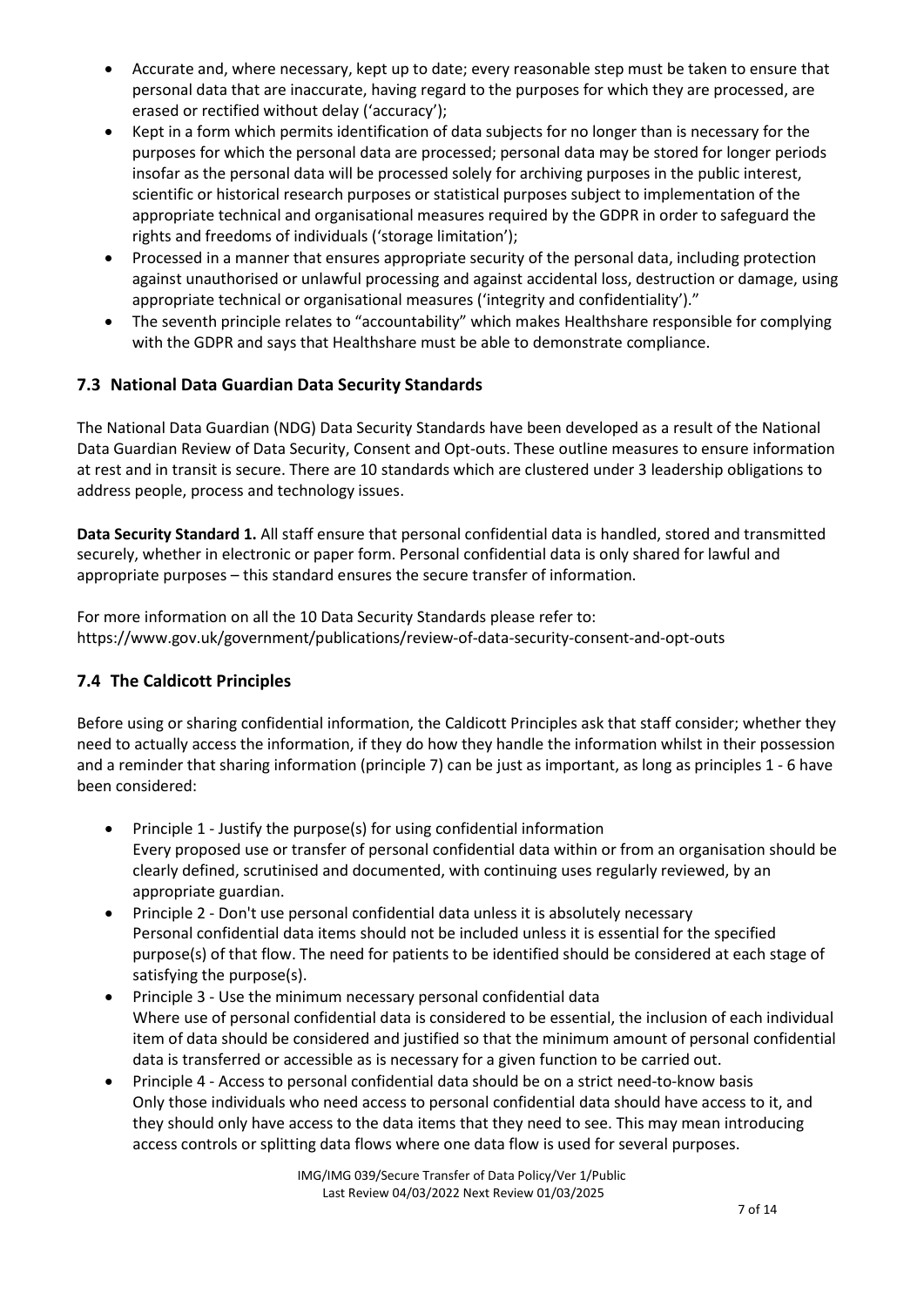Principle 5 - Everyone with access to personal confidential data should be aware of their responsibilities

Action should be taken to ensure that those handling personal confidential data - both clinical and non-clinical staff - are made fully aware of their responsibilities and obligations to respect patient confidentiality.

- Principle 6 Comply with the law Every use of personal confidential data must be lawful. Someone in each organisation handling personal confidential data should be responsible for ensuring that the organisation complies with legal requirements.
- Principle 7 The duty to share information can be as important as the duty to protect patient confidentiality

Health and social care professionals should have the confidence to share information in the best interests of their patients within the framework set out by these principles. They should be supported by the policies of their employers, regulators and professional bodies

# 8 DATA SECURITY IN THE WORK ENVIRONMENT

Secure Transfer of Data procedures should be in place in any location/office environment where confidential data is being processed and transferred/transmitted especially where the data is personal data/special category data or business sensitive.

When choosing such an environment, the follow factors must be considered:

- The office or workspace must be lockable and/or accessible via a coded key pad (or similar device) and be accessible only to authorised staff.
- If the office or workspace is sited on the ground floor, windows must be lockable and screens must be located so they cannot be seen by unauthorised personnel through the windows.
- Locked doors should not be propped open.
- Escort visitors and check they are authorised.
- Computers must not be left on view so that members of the general public or staff who do not have a justified need to view the information can see personal data.
- If moving away from a computer/laptop the screen must be locked. Select CONTROL + ALT + DELETE and hit the enter key. Or select the WINDOWS KEY + L to quickly lock a screen.
- If a colleague's device has been left open and unlocked, it should be locked on their behalf and a reminder left for them not to do so in future.
- Computers/laptops must be switched off when not in use.
- Only laptops/desktops are to be used which include encryption software.
- Information must be held on the Healthshare secure network and not on desktops (e.g., C: Drives).
- Passwords/passphrases must not be shared. Strong passwords must be used on all your devices to prevent unauthorised access. Different passwords should be used for each account. Creating strong passwords is not a daunting task if simple guidelines are followed, see IMG 006 IT User Access Control and Password Policy.
- Manual paper records containing confidential data must be stored in locked cabinets when not in use and securely stored when the office/workstation is left unattended. Make documents are locked away if the desk is unoccupied during the day, evenings and weekends;
- Documents should not be left unattended for any significant period of time e.g., post should not be left unattended in post trays or on desks;
- Post trays should be situated away from any unauthorised access and situated where they can be monitored and mail must be disseminated to the addressee as soon as possible;
- Secure printing facility enabled on all printers used by Healthshare staff.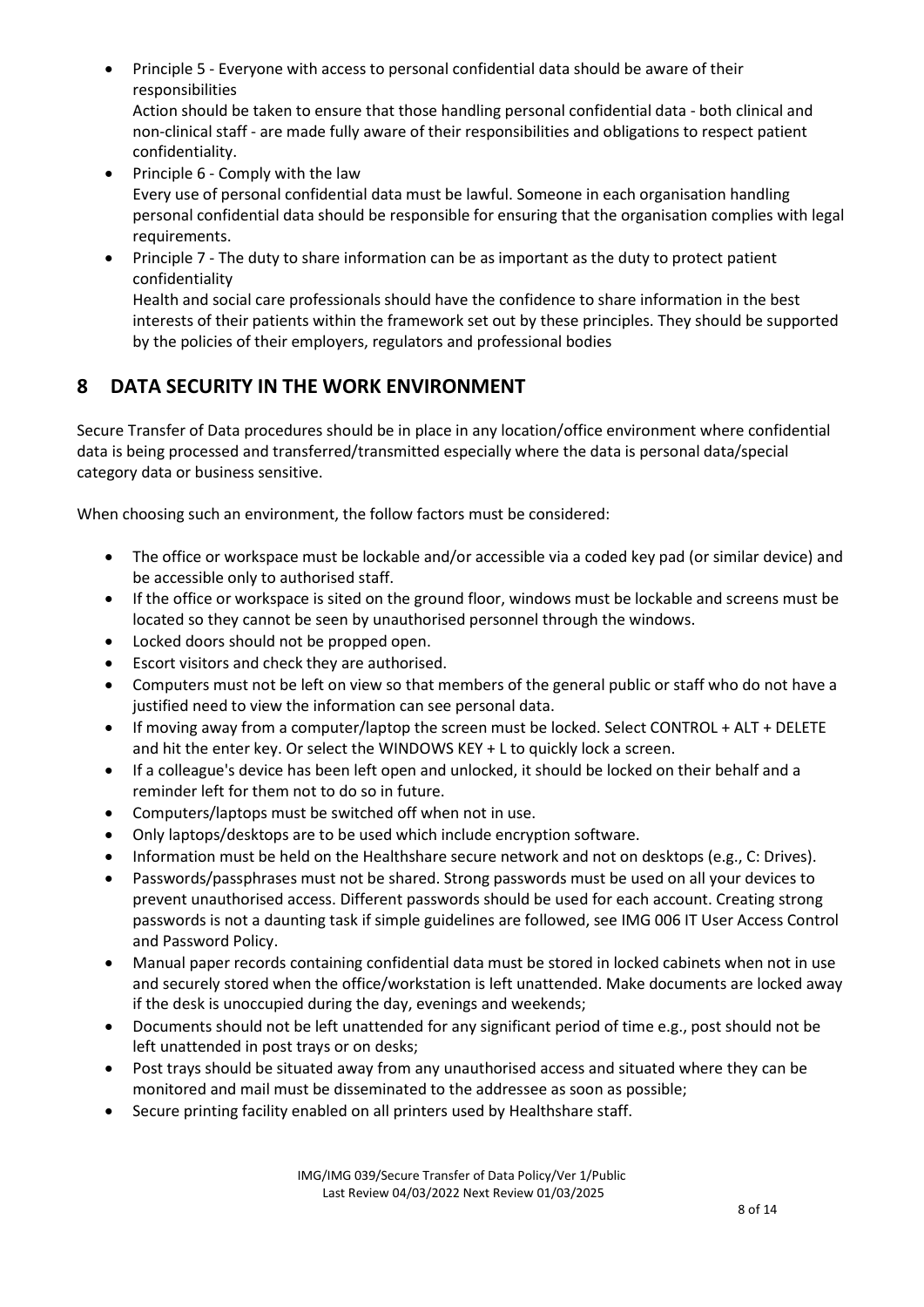# 9 TRANSFERS OF DATA BY EMAIL

Personal data and/or business sensitive data must always be sent via NHSmail or an NHS approved encrypted email system. NHSmail accounts have the suffix @nhs.net. (firstname.secondname@nhs.net), emails will be sent/received via the encrypted NHSmail service.

When you enter **[secure]** in the subject line of the email and click send, the email is encrypted and protected with a digital signature on the NHSmail platform within the UK. The recipient will be asked to authenticate to the service (they will receive an alert from the Egress Web Portal and be asked to 'Open Message' where they will need to enter their password). The recipient will be able to reply, forward the email on and it will still remain secure and encrypted. Attachments can be included.

Healthshare is looking at achieving NHS Digital Secure Email Standard (DCB1596), meaning once achieved the organisation will be able to email securely from their email accounts. Organisations looking to become accredited are required to undergo a vigorous assessment by NHS Digital and once passed they receive a Conformance statement for NHSmail.

#### Always check the recipients email address is correct before you press send.

# 10 TELEPHONE DISCLOSURES

There will be occasions when telephone enquiries are received asking for disclosure of personal data. Staff are expected to apply common sense with regard to the open plan office and use an available private room for telephone conversations that are highly confidential. When the disclosure is legally justified and the caller has a legal right to access that information, the following rules should be adhered to:

- Verify personal details including the name, job title and organisation of the person requesting information.
- Obtain and record enquiries telephone number.
- Conduct the call-in area that is private/confidential where staff/public cannot overhear you could be talking about a relative/neighbour of a work colleague who is listening to your conversation.
- Any notes made during the calls should be kept in a secure place (locked away) and not left on any desk.
- If in doubt, the caller should be advised that they will be called back and where necessary, a senior manager or the designated authority for confidentiality issues should be consulted if necessary.
- Any suspect bogus enquiries should be referred immediately to the IG Lead or DPO as soon as possible and an incident logged.
- Always provide the minimum amount of information that is necessary.
- Provide the information only to the person who requested it and do not leave a message.

# 11 TRANSFER OF DATA BY POST

The following rules must be followed when sending/receiving personal data via post:

#### Incoming:

- Ensure incoming post is received in an environment away from/unauthorised public interference e.g., not left on desks or in a waiting/public area.
- Open incoming mail away from public areas.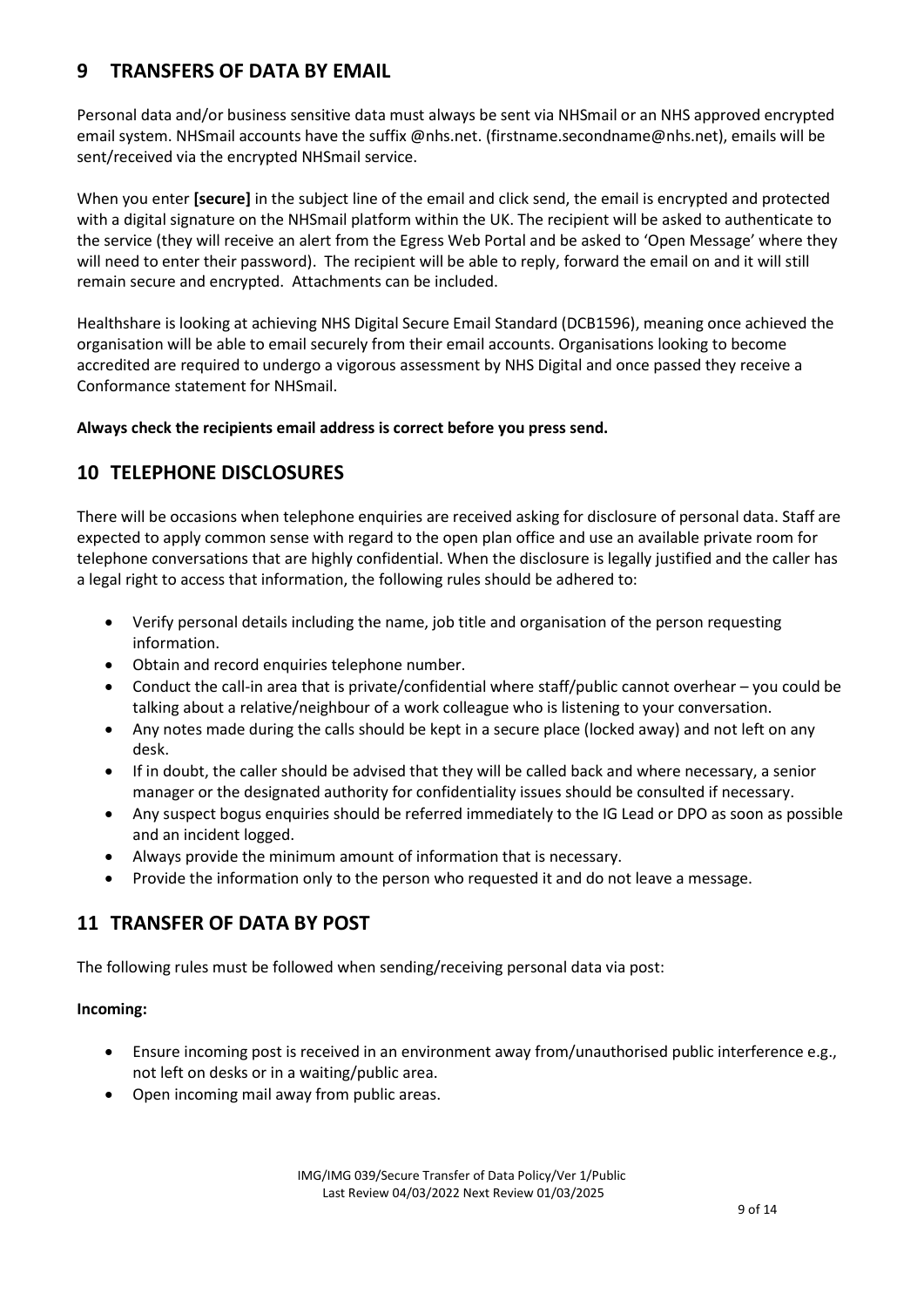Ensure if post is sorted for onward distribution that it is stored securely prior to dissemination and regular deliveries are made so there is no delay in receipt of the information for the receiver and is picked up frequently.

#### Outgoing:

- Check if you need to use a courier/"signed for" Royal Mail service to post to ensure receipt of delivery.
- Always double check the contact details/address of the recipient or the recipient's representative.
- Ensure the recipient's contact details are clearly labelled on the envelope/package.
- If the envelope contains confidential data, mark the envelope clearly as 'Private and Confidential';
- Use a Healthshare letter headed front page or compliment slip.
- Use a secure robust envelope, include a return address where appropriate.
- For important letters/parcels, ask for confirmation of safe arrival.

# 12 MANUAL TRANSFERS OF PAPER/HARDCOPY DOCUMENTATION

Paper records/documents/hard copies of electronic information may be required for investigation or to refer to as part of patient's care. The following rules must be followed regarding confidential paper documentation:

- Paper documents that contain confidential information must be stored in a lockable cupboard or cabinet prior to sending (if they have to be stored).
- Lockable crates must be used to move bulk hardcopy information.
- Only take off site, the minimum amount of paper documentation that is necessary.
- Record what paper documentation is taken off site/from a department (particularly if this is patient information), and if applicable, where and whom the information has gone to, perhaps keep a logbook.
- Ensure documents such as case notes are properly 'booked out' of any relevant filing system if this system is in place.
- Never leave personal/sensitive/confidential records/documents unattended ensure they are always stored securely when not required.
- Ensure the information is returned as soon as possible and record that the information has been returned in the log. Or if you no longer need the paper documentation, ensure this is confidential disposed of using Healthshare's confidential waste processes.

For further information on the security of paper documentation please refer to Healthshare's Records Management and Life Cycle Policy (located on the Intranet).

# 13 TRANSFERS OF DATA TO PHOTOCOPIERS/PRINTERS

Healthshare has secure printers/photocopiers which requires you to put in a pin code in order for you to collect your printed documents. Please ensure that when you have printed your documents particularly if these contain confidential information/personal data that you check the output tray and do not leave any documentation behind. If there is no secure printing facility available do not print unless this you are in a secure environment where unauthorised access to the printed material cannot occur.

# 14 TRANSFERS OF DATA VIA TEXT MESSAGE

Text messaging is becoming increasingly popular between staff. The following must be considered before any text messages are used: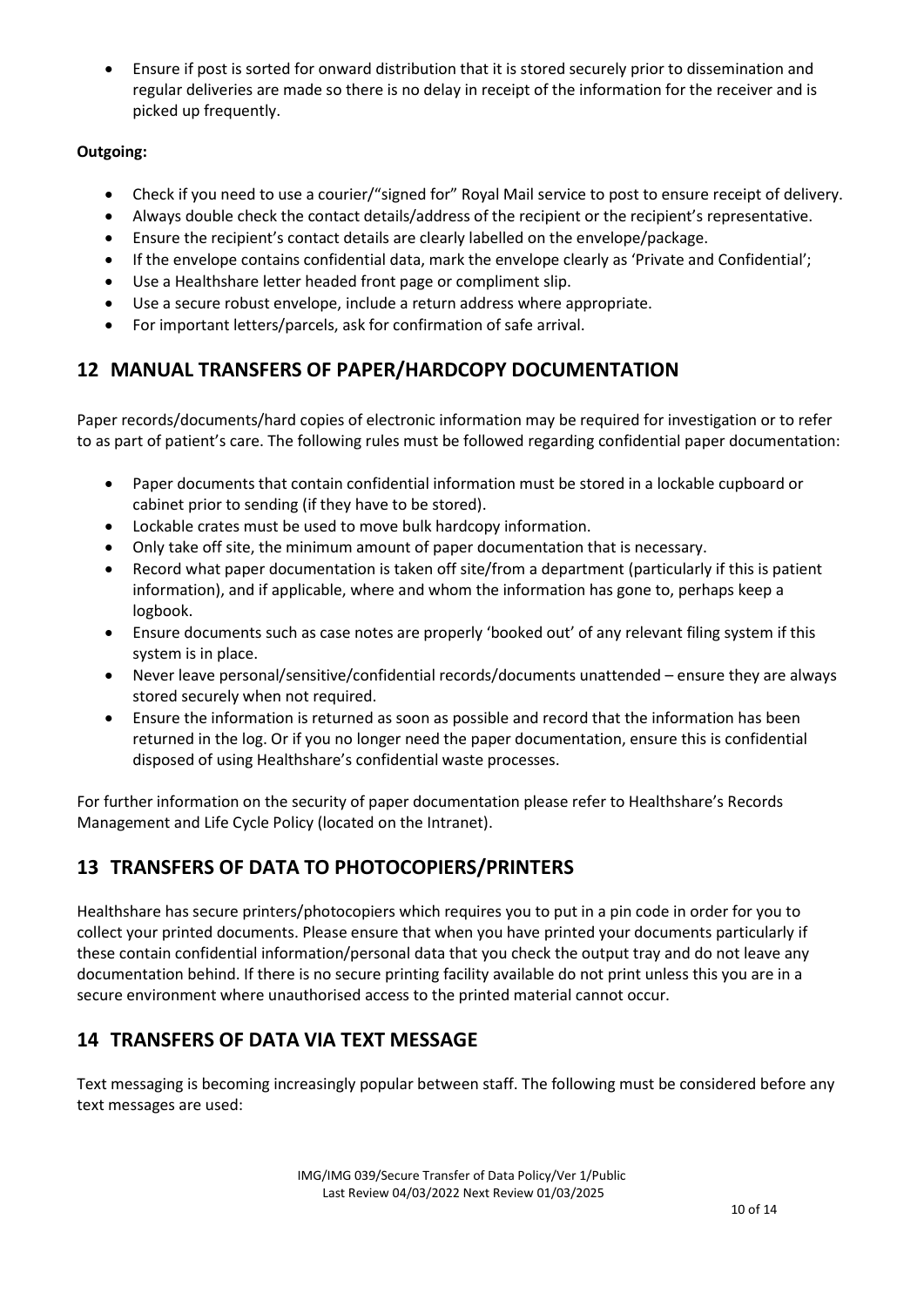- Check the mobile number is correct and be confident that the person using the recipient's mobile is the person to whom the message is intended.
- Keep messages short.
- Do not transfer business sensitive or personal data via text.
- Mobile phone networks may be open to additional risks of eaves dropping or interception.
- Remember data sent via text message could be released via a subject access request.

# 15 TRANSFERS OF DATA USING PORTABLE DEVICES

The use of portable devices such as laptops, mobile phones, smartphones/tablets, USB memory sticks to transfer and store information for work purposes must be in line with other Healthshare's policies and authorised by the IT Team.

- Only portable devices that are approved by Healthshare and are encrypted to Military Grade standards (and where appropriate have up to date anti-virus software) can be used for work purposes to transfer data with and or store data.
- Personally owned portable devices such as laptops, smart phones, tablet devices must not contain work related information/information assets and must not be directly connected to the corporate network either by a direct network cable connection or Wi-Fi connection. However, such devices may be connected to the Healthshare's 'guest' Wi-Fi service but only if in accordance with the full suite of IT/Data Security/Information governance policies and procedures.
- Data on laptops must always be stored on the secure network folders. When off site, you can access this via VPN/remote access token. Never store data on the local drive of a laptop, this is insecure.
- In order to be issued with a portable device a member of staff must complete the required approval forms and have it authorised by their Line Manager.
- All security and encryption features on portable devices must be utilised such as username and password authentication. Where additional safeguards can be put in place they must be done so such as a minimum of a 8 digit PIN being allocated to a mobile phone.
- For any issues related to use of the portable device such as malfunction staff members should contact IT Support.
- When staff leave Healthshare they must return any equipment provided to their line manager.

# 16 TRANSFERS OF DATA BY THE NHS SECURE ELECTRONIC FILE TRANSFER (SEFT) **SERVICE**

Secure Electronic File Transfer (SEFT) works by providing a secure wrapper around any file, regardless of its size, structure or data content. SEFT provides data security during transmission (by using a 256-bit AES encryption mechanism). The data are held securely and only people who are authorised to process the data are allowed access. SEFT can only be accessed by registered and approved users.

# 17 TRANSFER OF INFORMATION TO CLOUD STORAGE

'Cloud storage' is where you can upload documents, photos, videos and other files to a website to share with others or to act as a backup copy. These files can then be accessed from any location or any type of device (laptop, mobile phone, tablet etc.). Any changes made to these files are automatically copied across and immediately accessible from other devices you may have.

For work purposes, all data must be stored securely on network folders and these can be accessed remotely via VPN when off site. However, there may be occasions when you may need to use cloud storage. Always check with the IT Lead to see if this can be approved and also which cloud storage providers can be used as not all are approved for use in Healthshare. This is important as when data is stored in a cloud that this means they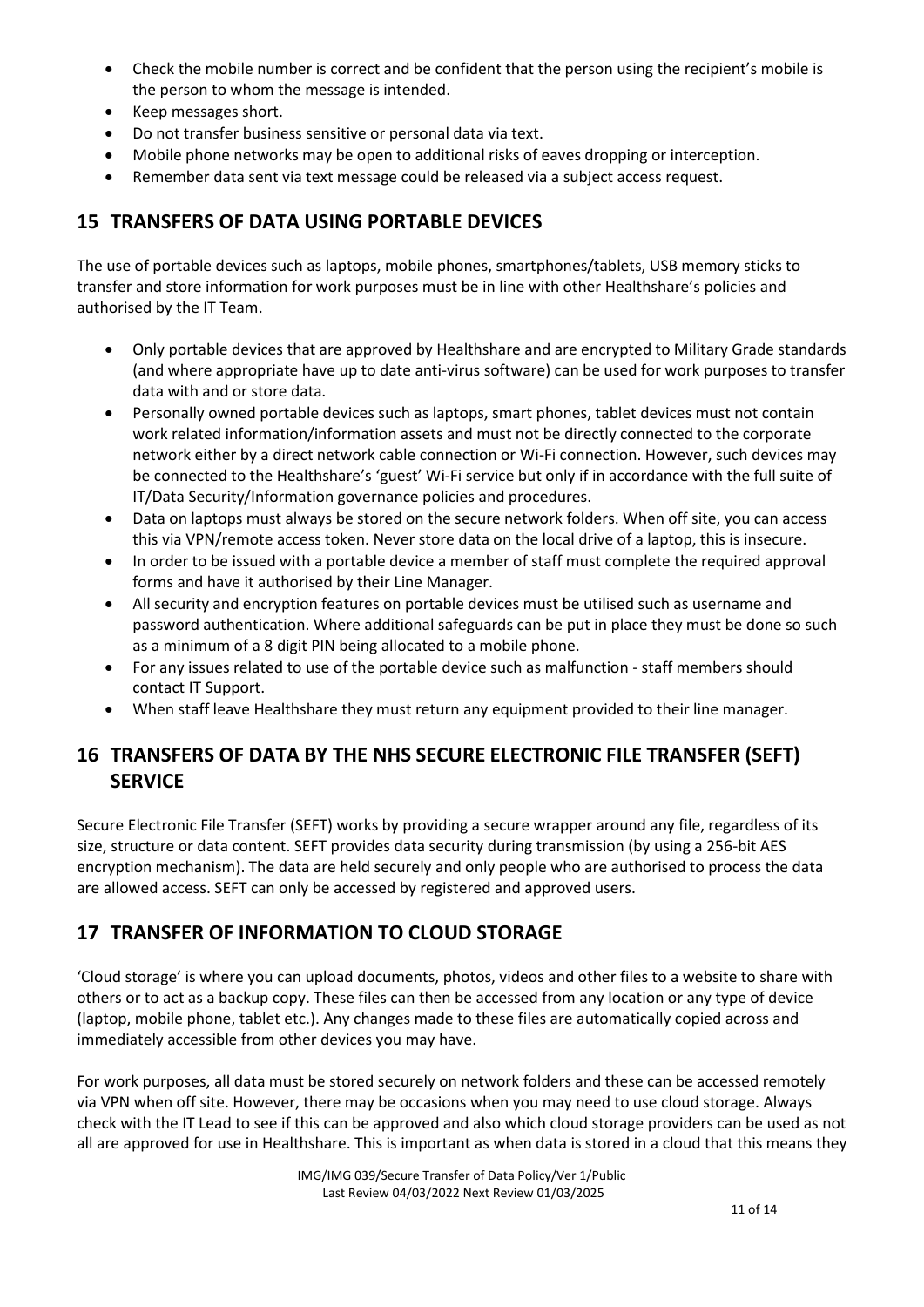are really just stored on servers controlled by the service provider. Some providers of cloud services may also use the cloud services of another organisation. Therefore, it is essential that the security and availability of the service is right for the types of files you want to upload.

# 18 TRANSFERS OF DATA VIA SOCIAL MEDIA PLATFORMS

Transfers of business confidential information/personal data to social media platforms is not permitted. Only approved information by Healthshare is published on social media platforms such as Twitter and Facebook. These platforms must not be used to transfer/store business information or to discuss any work-related issues.

# 19 TRANSFERS OF DATA VIA AUDIO RECORDINGS

The recording of audio is a useful tool to record an event, for example, to record minutes of a meeting or review in order for accurate minutes/reports to be produced from this. If any meetings are to be recorded then only approved Healthshare equipment must be used and those in attendance at the meeting must be informed. The recording must be deleted from the audio recording device as soon as practicable and the device must always be locked away when not in use.

# 20 TRANSFERS OF DATA VIA PHOTOGRAPHY AND VIDEO EQUIPMENT

Use of digital photography and video recording provide a permanent record of an event for a range of different purposes. Such devices rarely contain the ability to encrypt images stored on the device. As a result, there is a risk of unauthorised access if the device, or a removable memory card, is lost or stolen. Therefore, it is important that images/recordings from a camera/recording device are transferred to a secure location on the network and the remaining content deleted from the memory card/device as soon as is practical.

# 21 TRANSFERS OF DATA OVERSEAS

If there are any occasions when you need to transfer business sensitive/personal data overseas, always seek the advice from the IG Lead or DPO in the first instance. The security of the transfer and the recipient arrangements for security must be checked prior to any transfers being made.

# 22 IMAGE EXCHANGE PORTAL (IEP)

The Image Exchange Portal (IEP) is a web-based application that allows healthcare professionals to securely transfer patient images from one hospital to another. This is the only application to be used to transfer patient images to a Trust.

# 23 DISPOSAL/DELETION OF DATA

All users must ensure that, where equipment is being disposed of, all data on the equipment/device is securely destroyed; this can be arranged by contacting Healthshare's IT Support Desk.

Any paper documentation that is no longer required following transfer must either be filed away securely and/ or securely disposed of using the confidential waste bins/containers situated across the Healthshare offices/Clinics. Please ensure that you inform the Operation Team if the confidential waste bins/containers are full so these can be emptied as soon as possible. For further information regarding records management, please see Healthshare's Records Management and Life Cycle Policy.

When staff use portable devices to transfer/temporarily store data, for example, via USB devices, the data must be deleted as soon as no longer required.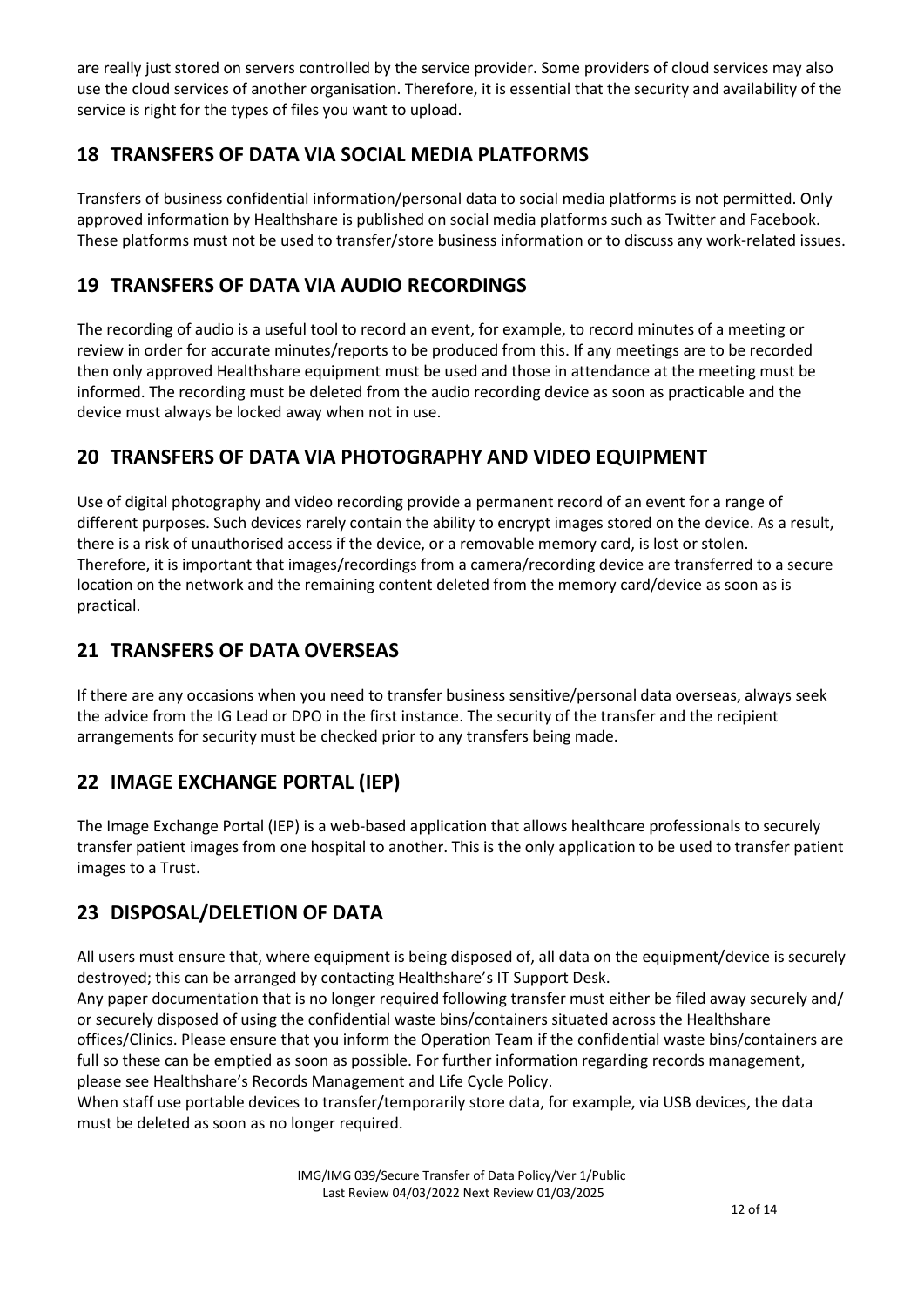# 24 MONITORING AND AUDIT

| <b>Monitoring/audit arrangements</b>                                 | <b>Methodology</b>                  | <b>Reporting</b> |                             |                  |
|----------------------------------------------------------------------|-------------------------------------|------------------|-----------------------------|------------------|
|                                                                      |                                     | <b>Source</b>    | Committee                   | <b>Frequency</b> |
| Compliance with this policy                                          | Internal audit                      | IG Lead          | <b>IT Steering</b><br>Group | Annually         |
| Access control processes to be<br>monitored to detect non compliance | <b>Risk</b>                         | IG Lead          | <b>IT Steering</b><br>Group | Annually         |
| <b>Information Transfer</b>                                          | <b>BSI</b> external<br>audit report | IG Lead          | <b>IT Steering</b><br>Group | Annually         |
| Governance Assurance                                                 | Internal audit                      | SIRO/DPO         | <b>IT Steering</b><br>Group | Quarterly        |
| Governance Assurance                                                 | Internal audit                      | <b>SIRO</b>      | Group Board                 | Biannual         |

# 25 EQUALITY IMPACT STATEMENT

During the development of this policy the Company has considered the needs of each protected characteristic as outlined in the Equality Act (2010) with the aim of minimising and if possible, remove any disproportionate impact on employees for each of the protected characteristics, age, disability, gender, gender reassignment, pregnancy and maternity, race, religion or belief, sexual orientation.

If staff become aware of any clinical exclusions that impact on the delivery of care an incident form would need to be completed and an appropriate action plan put in place

#### 25.1 Equality Impact Assessment

The Company aims to design and implement services, policies and measures that meet the diverse needs of our service, population and workforce, ensuring that none are placed at a disadvantage over others. The Equality Impact Assessment tool assesses the impact of this policy.

|    |                                                                                                                  | Yes/No | <b>Comments</b> |
|----|------------------------------------------------------------------------------------------------------------------|--------|-----------------|
| 1. | Does the document/project affect any group less or more favourably than another on the basis<br>of:              |        |                 |
|    | Disability                                                                                                       | No.    |                 |
|    | Sex                                                                                                              | No     |                 |
|    | Race                                                                                                             | No.    |                 |
|    | Age                                                                                                              | No.    |                 |
|    | Gender Reassignment (including transgender)<br>$\bullet$                                                         | No.    |                 |
|    | Sexual orientation                                                                                               | No.    |                 |
|    | Pregnancy & Maternity                                                                                            | No.    |                 |
|    | Other identified groups<br>$\bullet$                                                                             | No.    |                 |
| 2. | Is there any evidence that some groups are affected<br>differently?                                              | No.    |                 |
| 3. | If you have identified potential discrimination, are there<br>No.<br>exceptions valid, legal and/or justifiable? |        |                 |
| 4. | Is the impact of the document/project likely to be<br>No.<br>negative?                                           |        |                 |
| 5. | If so, can the impact be avoided?<br>NA.                                                                         |        |                 |